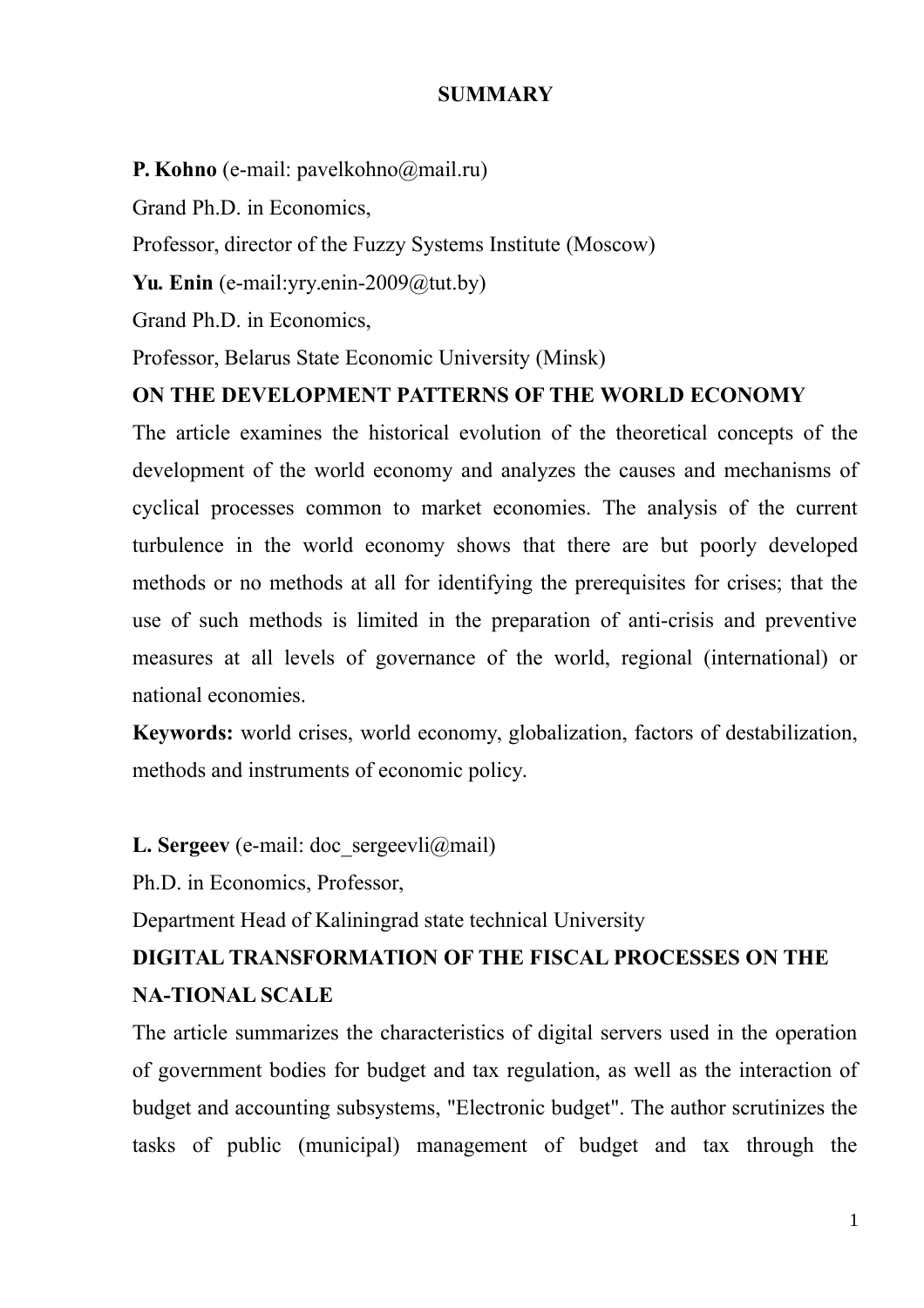development of appropriate digital platforms, creating a single network platform for digital public (municipal) budgeting.

**Keywords:** digital platform, taxes, budget, digitalization of the economy, site, the challenges of digitization.

#### **D. Kondratov** (e-mail: dmikondratov@yandex.ru)

Ph.D. in Economics,

Leading Researcher the Institute of Economics of the Russian Academy

of Sciences (Moscow)

## **THE ROLE OF SOVEREIGN WEALTH FUNDS IN THE ECONOMIES OF DEVELOPING COUNTRIES**

In recent years, the financial resources of the leading developing countries have been actively exported both by the governments investing in foreign assets and by the corporate sector, in the form of direct investments in foreign enterprises and projects.

In the context of increasing global competition for promising industrial assets, a growing number of developing countries now turn to providing government support through sovereign investment funds, partly replenished by foreign exchange reserves or by the surplus in budgetary revenues from exports.

**Keywords:** capital export, investments, investment policy, sovereign funds.

**E. Popov** (e-mail: epopov@mail.ru)

Corresponding Member of the Russian Academy of Sciences;

Director of the research center,

Ural Institute of Management of the Russian Presidential Academy of National Economy and Public Administration (Yekaterinburg)

A. Veretennikova (e-mail: vay\_uiec@mail.ru)

Ph.D. in Economics, Leading Researcher,

Ural Institute of Management of the Russian Presidential Academy of National Economy and Public Administration,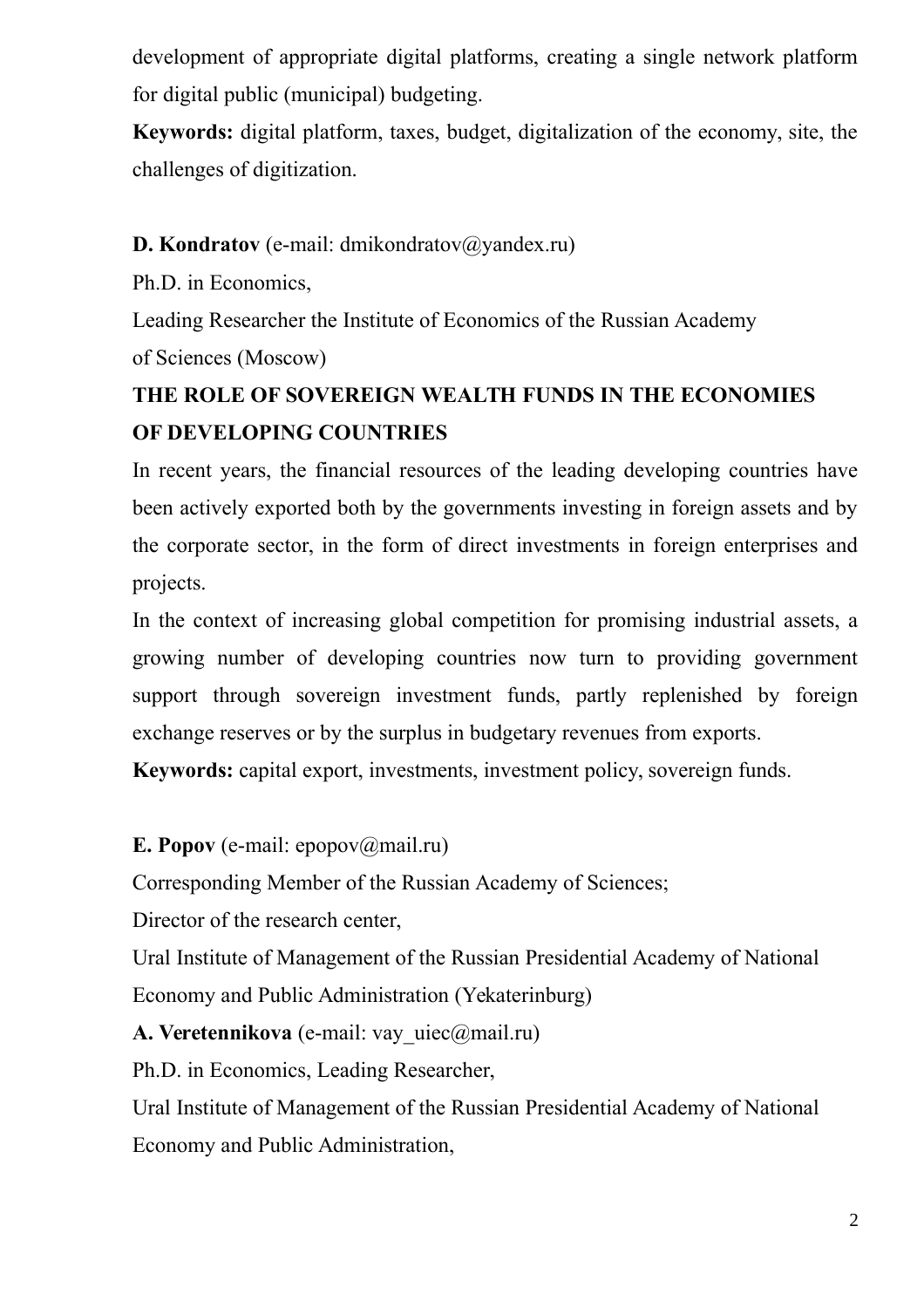Associate Professor of the Department of Regional Economics, Innovative Entrepreneurship and Security, Ural Federal University named after the First President of Russia B.N. Yeltsin (Yekaterinburg)

**Yu. Muhamedyanova** (e-mail: muhamedyanova97@mail.ru)

Undergraduate student Ural Federal University named after the First President of Russia B.N.Yeltsin (Yekaterinburg)

# **INTERNATIONAL EXPERIENCE IN THE FORMATION OF SOCIAL AND INNOVATIVE PROJECTS**

The article examines the approaches to the development of social innovations observed in various countries, which provide for the transformation of the existing norms, rules and models of behavior of economic agents. The results of a comparative analysis of social projects in Canada, China, Spain and Italy are presented.

**Keywords:** social innovations, projects, international experience.

**I. Kvashnina** (e-mail: irina.kvashnina@gmail.com)

Ph.D. in Economics,

Leading Researcher the Institute of Economics of the Russian Academy of Sciences (Moscow)

#### **THE SPECIFIC FEATURES OF FOREIGN**

#### **DIRECT INVESTMENT REGULATION IN RUSSIA**

The article examines the changes in the regulation of foreign investment that have taken place in recent years in Russia and on the global scale. The trend towards increased FDI protectionism is shown. The author maintains that the crisis caused by the COVID-19 pandemic necessitates the introduction of additional restrictive measures. The degree of openness as measured by the international index, is lower in Russia than in India and in the PRC, and lower than the OECD average. The author comes to the conclusion that the system of state regulation of capital investments that has developed in Russia needs to be adjusted.

**Keywords:** foreign direct investment, protectionism, global value chains.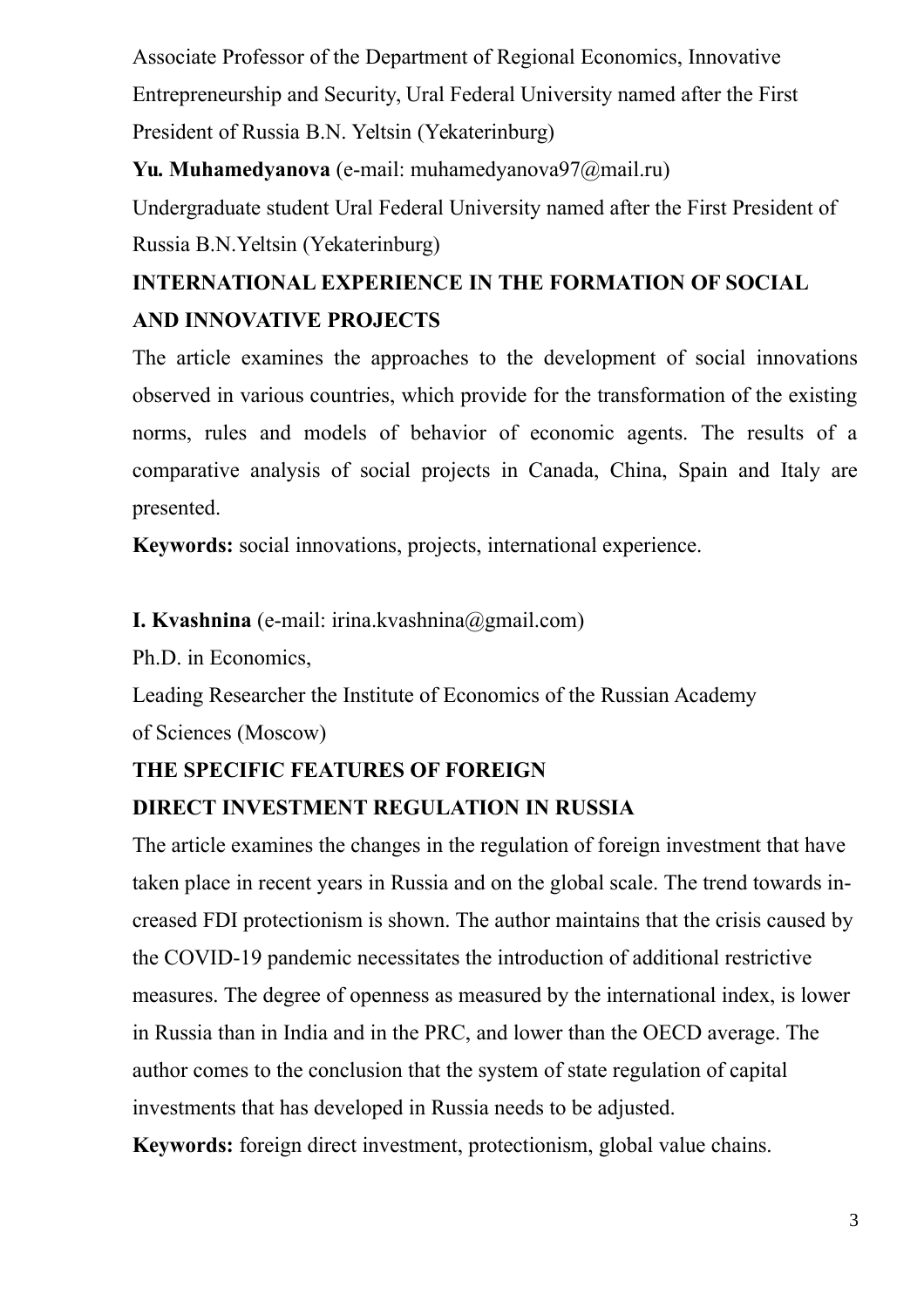#### **E. Rozhkov** (e-mail: rozhkov@pochtobank.ru)

Specialist, «Postobank» (Perm)

### **ON THE ADVISABILITY OF NATIONALIZATION OF INDUSTRIAL ENTER-PRISES THAT VIOLATE ENVIRONMENTAL LEGISLATION**

The article deals with the issues of environmental protection while considering the feasibility of nationalizing industrial enterprises that violate environmental legislation, and without reimbursing the value of the nationalized assets.

**Keywords:** enterprises, ecology, violation of legislation, nationalization.

**L. Pakush** (e-mail: pa-kush1943@mail.ru)

Grand Ph.D.in Economics, Professor

Belarusian State Agricultural Academy (Minsk)

**A. Efimenko** (e-mail: efimenko\_ag@mail.ru)

Grand Ph.D.in Economics, Professor,

Head of Department, Mogilev State University of Food Technology (Mogilev)

**G. Gritsenko** (e-mail: gritcenko\_galina\_milenium@mail.ru)

Grand Ph.D. in Economics, Professor,

Head of the Altai laboratory of the Siberian Research Institute of Agricultural Economics of the Siberian Federal Scientific Center of Agro-Biotechnologies of the Russian Academy of Sciences (Barnaul)

# **THE POSSIBLE SOLUTIONS OF THE PROBLEMS ARISING IN THE DAIRY MARKETS IN THE COURSE OF RUSSIAN-BELARUSIAN INTEGRATION**

The article highlights the level of dairy production in Russia and Belarus, the export of dairy products and the level of its competitiveness; the opportunities for collaboration provided by the global market situation; the factors constraining the integration processes, and, above all, the approaches to property management. **Keywords:** dairy market, Russian Federation, Republic of Belarus, EAEU, product competitiveness, export to third countries, import, mutual trade, business conditions, Board of the Eurasian Economic Commission.